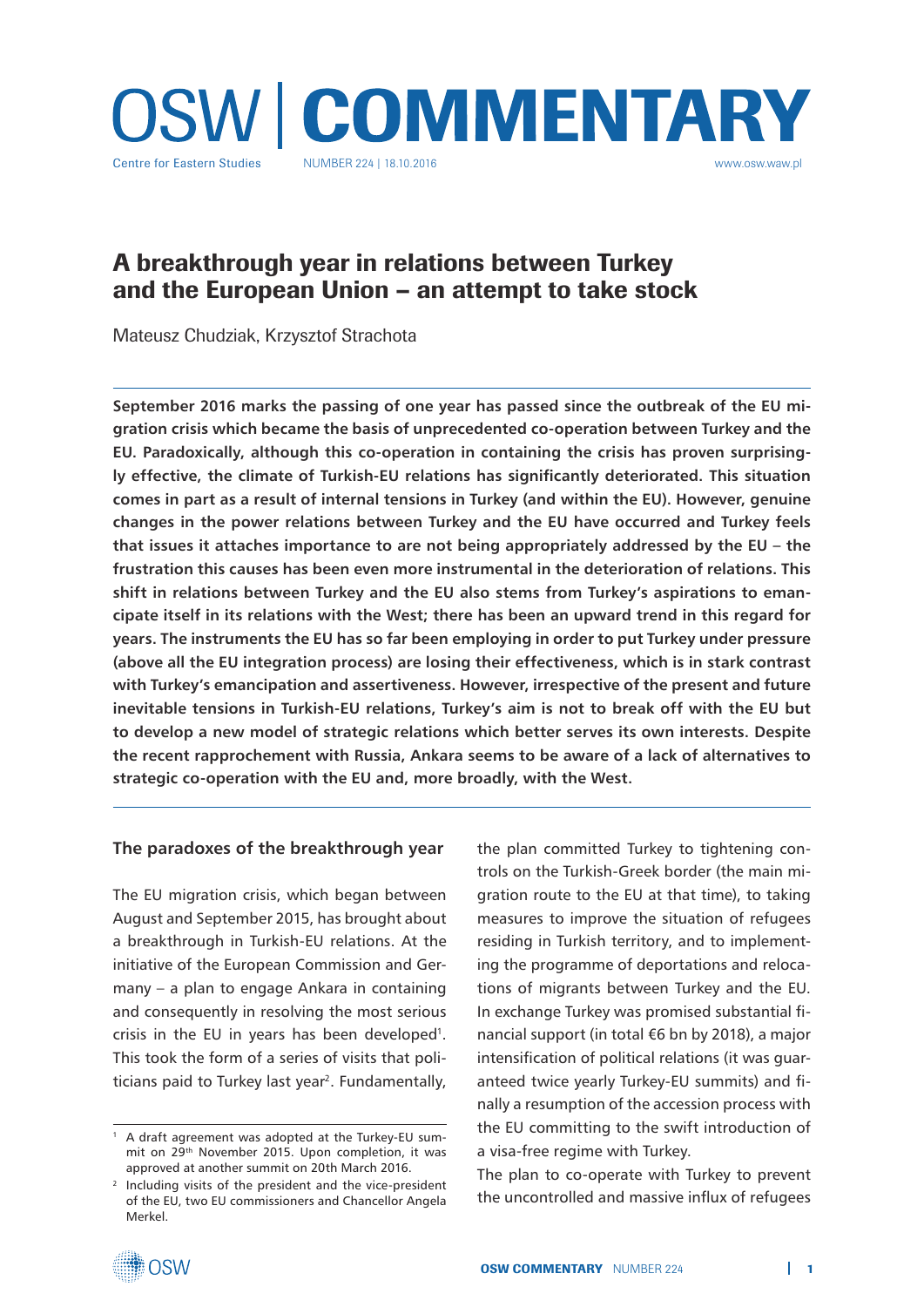/migrants from the Middle East has turned out to be surprisingly effective. Between March and June 2016 the number of migrants coming from Turkey to Greece fell by 95%<sup>3</sup>, though it slightly increased in mid-July following a failed coup d'état in Turkey4. The EU has opened another chapter in the accession negotiations with Turkey (announcing the opening of further chapters) and has intensified work on introducing the visa-free regime with Turkey which was initially scheduled for 30<sup>th</sup> June but was later postponed to the end of 2016.

## Turkish-EU co-operation alongside the Turkish-EU conflict are a manifestation of fundamental changes in mutual relations.

The period of effective collaboration over the huge crisis and the elevation of bilateral relations to an unheard-of level have simultaneously become a time of unprecedented deterioration in the atmosphere of relations between Turkey and the EU, mainly at the level of the rhetoric. This appears to be a paradox. Representatives of the Turkish government have traditionally accused the EU of anti-Turkish sentiment and Islamophobia<sup>5</sup>, of hypocrisy, a blatant failure to follow through on agreements (including the lack of promised financial aid and sabotaging the liberalisation of the visa regime) and of having an ambiguous attitude to the anti-government forces in Turkey. They have also publicly blackmailed the EU, threatening to withdraw from the co-operation (both in the area of migration and strategic areas) or to support illegal migrations to the EU.

In the European media and also in certain statements made by politicians, growing criticism of the Turkish government due to Turkey's internal politics is present. The area which has come under the heaviest fire is the ruthless fight against the opposition, including the independent media, the brutal battle against the Kurdistan Workers' Party (PKK) and finally the broad repression of the judicial system, education, the media and the police following the failed coup d'état of 15<sup>th</sup> July 2016. The main reason for the EU not meeting the deadline for introducing the liberalisation of the visa regime has been the fact that the Turkish government has resolutely refused to change the controversial anti-terrorist law (used in combating the opposition) $6$ . In the EU there is the dominant conviction of Turkey's 'otherness' in terms of civilisation, further enhanced by the belief that Turkey's politics is radically anti-European (an authoritarian regime and Islamisation in internal politics, a shift towards Russia in Turkey's foreign policy).

#### **The end of the present formula of Turkish-EU relations**

Both the strategic Turkish-EU co-operation over the migration crisis and the intense conflict between Ankara and Brussels are signs of fundamental changes in relations between Turkey and the EU, above all of Turkey's accelerated emancipation from Europe.

Europe (and, since the Cold War, also the US) has been the main reference point for Tur-



 $3$  Thus the pressure on the Balkan route has eased – from the EU perspective the tightening of controls on that route (without taking the role of Turkey into account) is seen as having been the decisive factor contributing to the containment of the migration crisis.

<sup>4</sup> Before the Turkey-EU agreement on average 1,740 persons were arriving in Greece a day. Since the beginning of May this year the number has dropped to below 47. In this period of time the EU has taken in 511 Syrians from Turkey in exchange for 462 persons who were returned to Turkey. Since mid-July 100-200 persons a day started coming to Greece. See: *Implementing the EU-Turkey Statement – Questions and Answers*, 15.06.2016, http:// europa.eu/rapid/press-release\_MEMO-16-1664\_en.htm

<sup>&</sup>lt;sup>5</sup> This conviction is shared by the secular opposition, which further weakens the EU's reliability in Turkish society. See: Selin Girit, Türkiye düşmanlığı kartı, *Cumhuriyet*, 24.05.2016, http://www.cumhuriyet.com.tr/koseyazisi/538803/Turkiye\_dusmanligi\_karti.html

<sup>6</sup> See: Mateusz Chudziak, Turkey/EU: playing hardball on visa liberalisation, *OSW Analyses*, 11.05.2016, https:// www.osw.waw.pl/en/publikacje/analyses/2016-05-11/ turkey/eu-playing-hardball-visa-liberalisation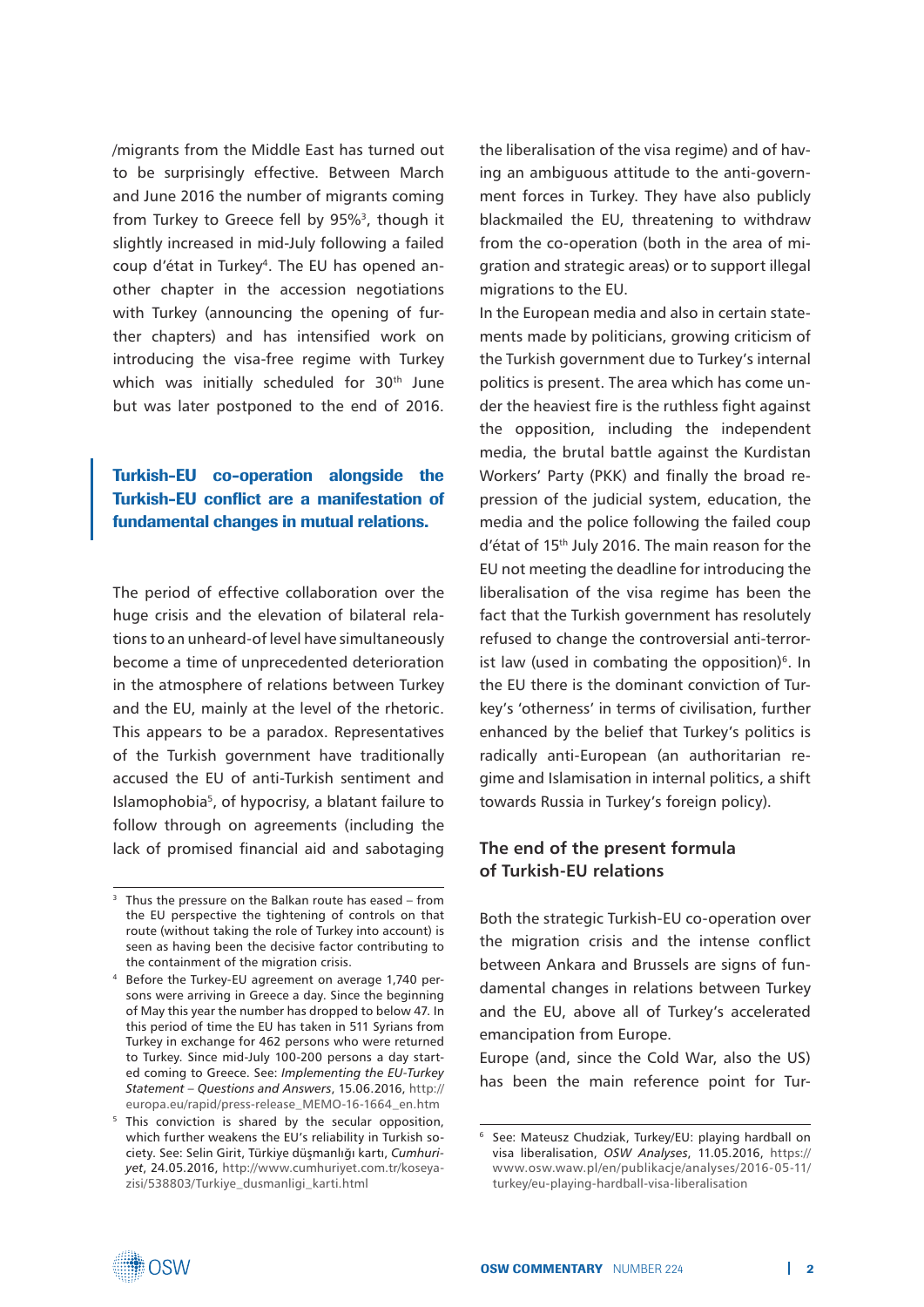key in terms of politics, civilisation (modernisation) and economy for two hundred years. In modern times this is manifested in Turkey's membership in NATO, its attempts to join the EU, and its strong economic<sup>7</sup> and social ties (including approximately 4.7 million Turks in the Western European countries<sup>8</sup>).

In spring 2015 Turkey was faced with serious internal and external challenges, while being convinced of the bankruptcy of its Middle Eastern policy and the fact that there is no alternative to its co-operation with the EU and NATO.

Due to the asymmetry of potential, the huge differences in social and political development (serious democratic shortcomings) and a feeling of otherness in terms of civilisation, to date Turkey has been treated as a supplicant and the accession process has been deemed impossible to implement in full. In Turkey the awareness of Europe's attitude towards it, together with an increase in the country's self-esteem are the main reasons for the resentment<sup>9</sup> towards the West, coupled with a fascination with it.

The rise to power of the Justice and Development Party (AKP) in 2002 significantly strengthened Turkey's pro-EU orientation. In the first years of its rule this orientation played a key role in the process of a fundamental political and social transformation of Turkish society (democratisation, the replacement of the elite), an accelerated modernisation and dynamic economic development. This resulted in the opening of the EU accession process in 2005. Turkey's successes have substantially increased the ambition of the elites, but is in stark contrast with intensified problems within the EU due to the 2008 economic crisis and an important fall in support for the idea of EU enlargement (the EU integration process in fact slowed down around 2008). Ankara responded to it by intensifying its activity in the Middle East, which was regarded as an area where it could develop political and economic influence as well as a potential alternative source of revenue and investments. The apogee of Turkey's reorientation to the Middle East came during the Arab Spring (2011) in which Turkey become quite strongly involved (mainly in the Syrian conflict, more widely in the support for moderate Islamist forces), hoping that it would enhance its attractiveness in NATO and the EU. These hopes were finally scuppered in 2013 (the deadlock in Syria, the victory of the counter-revolution in Egypt) proved futile and Turkey's Middle Eastern policy directly led to various consequences: an escalation of the conflict with the PKK, the emergence of Islamic terrorism in Turkey, and a massive influx of Syrian refugees (nearly 3 million in 2016)<sup>10</sup>. In parallel, in 2013 the country's internal situation deteriorated (which was caused by protests over Gezi Park, the conflict with the Gulen movement, and the resumption of intense conflict with the PKK). This gave way to ever-growing authoritarian tendencies which generate tensions in Turkey's relations with the West.

<sup>7</sup> Trade between Turkey and the EU in 2015 amounted to €140.7 bn; approximately 40% of Turkish exports go to the EU; see: http://ec.europa.eu/trade/policy/countries-and-regions/countries/turkey/

<sup>8</sup> According to data provided by the Turkish Ministry of Foreign Affairs, see: http://www.mfa.gov.tr/the-expatriate-turkish-citizens.en.mfa

<sup>&</sup>lt;sup>9</sup> This is also manifested by the conviction present in a section of conservative public opinion that there is no alternative to partnership with Europe, despite the 'love-hate' relationship with the West. See: Hasan Bülent Kahraman, Niye biz Avrupa'yı 'içermeyelim'?, *Sabah*, 5.09.2016, http:// www.sabah.com.tr/yazarlar/kahraman/2016/09/05/niye-biz-avrupayi-icermeyelim

<sup>&</sup>lt;sup>10</sup> This number has been consistently growing since the beginning of the conflict. According to data from 1st January 2014 – 560,000 registered refugees. According to data from  $25<sup>th</sup>$  August – 2,726,000. These figures do not take into account unregistered refugees, persons who have left Turkey for the EU during the migration crisis and refugees from Iraq and migrants from other countries; see: http:// data.unhcr.org/syrianrefugees/country.php?id=224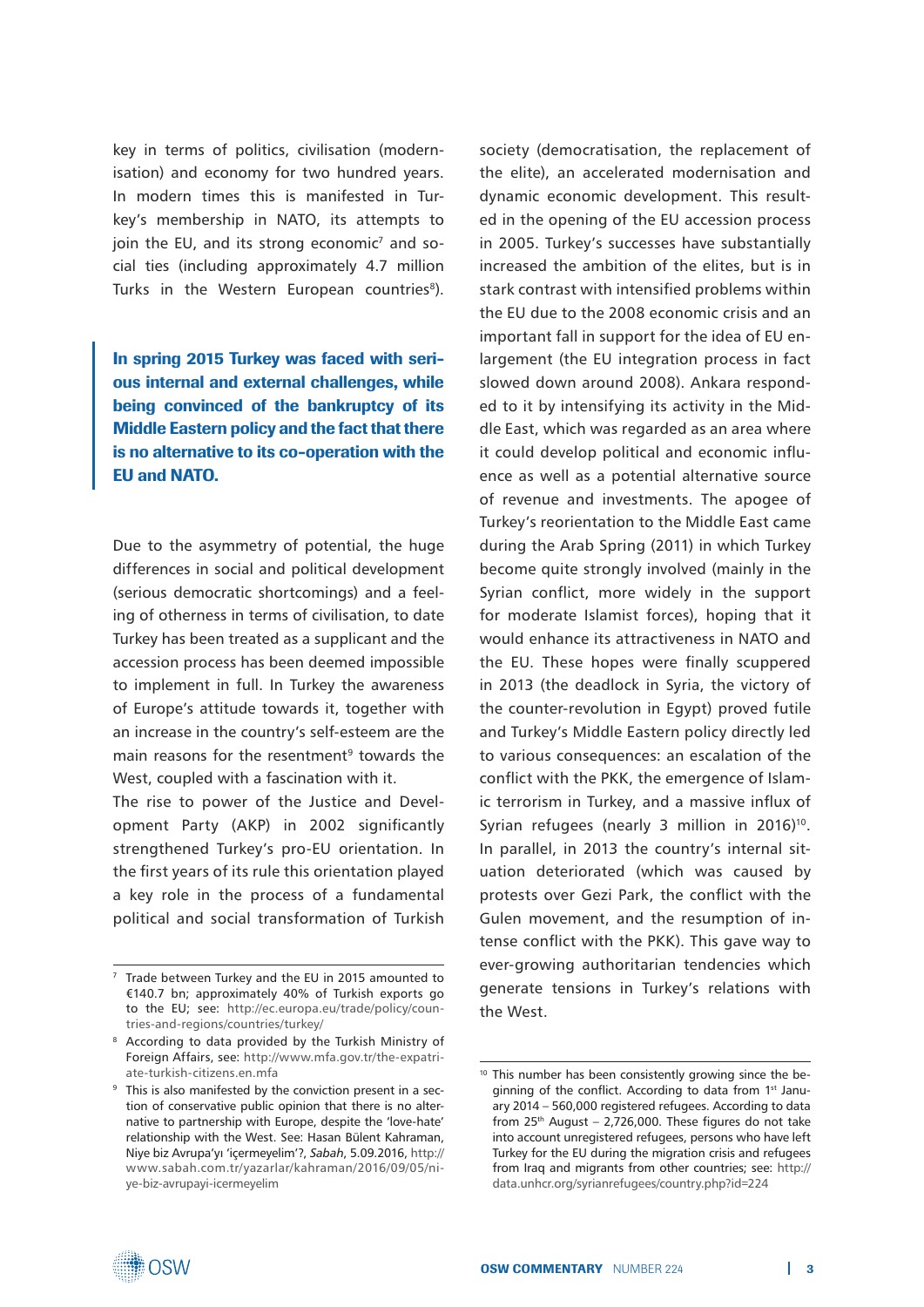Just before the migration crisis in the summer of 2015, Turkey was confronted with many serious internal and external challenges, with the feeling of the bankruptcy of its Middle Eastern policy (including the country's alienation in the region) and the conviction that there was no alternative to co-operation with the EU and NATO, regardless of the fact that these two institutions were increasingly mistrustful of Turkey and frustrated with its politics.

## **The migration crisis: a crisis in Turkish-EU relations**

The migration crisis in 2015 acted as a catalyst for fundamental changes in Turkish-EU relations. The huge number of migrants who arrived in Europe (mainly via Turkey) in autumn 2015 and the scale of the constant migration pressure on Europe from the Middle East and Africa present a large and long-term challenge for the EU. For the first time in history, the relations of dependence in Turkish-EU contacts have changed—Ankara has at least a short-term solution to the EU's strategic problem. Turkey

The fact that Turkey is actively using the migration crisis to its advantage and that this may lead to an attempt to permanently redefine Turkish-EU relations seems to be the decisive factor which is generating the present bilateral tensions.

has gained the possibility to strengthen its position in relations with the EU, to shake up the existing and new co-operation mechanisms and to use the EU's dependence on it to realise its short-term objectives in internal policy. By making active use of the migration crisis, together with the huge dynamics of changes within Turkey and the EU, Turkey is gradually leading to attempts to permanently redefine Turkish-EU relations. This seems to be the decisive factor forming the current bilateral tensions. At first (at the latest until the resignation of Prime Minister Ahmet Davutoglu in May this year) Turkey's politics focused on taking maximum advantage of its partner's weakness in order to realise its own interests, while maintaining the basic tenets of its politics. Inducing Chancellor Angela Merkel to visit Turkey at the height of the campaign for the early parliamentary election (October 2015) was Turkey's initial success. As was the case with visits of representatives of the European Commission, this visit was seen as support for the AKP despite the fact that the opposition and liberal circles raised concerns about the state of Turkey's democracy. Turkey's demands that the accession process be unblocked, that Turkey-EU summits be held twice a year, that the liberation of the visa regime be accelerated and that financial aid be provided to help refugees from Syria were part of the paradigm that was in effect at that time. Meeting these demands or announcing that they would be met was undoubtedly an important success for Turkish diplomacy, leading Turkey out of its growing isolation.

Apart from this, Turkey resumed the project to establish a security zone in northern Syria (mainly in its rhetoric), both as a sanctuary for refugees heading to Turkey and then Europe but also as a platform for strengthening Turkey's political and military position in Syria. This issue became particularly sensitive with the success of the Russian intervention in Syria (which began on 30th September 2015), the looming prospect of strategic co-operation between the EU and Russia over the conflict in Syria and the fight against terrorism (following the terrorist attacks in Paris on 13th November 2015). In both cases there was a real risk that Turkey would be pushed out of the Syrian game and this was most likely the main reason for the escalation of tensions between Turkey and Russia which culminated in Turkey shooting down a Russian warplane (on 24<sup>th</sup> November 2015). Contrary to Ankara's expectations, it did not receive suffi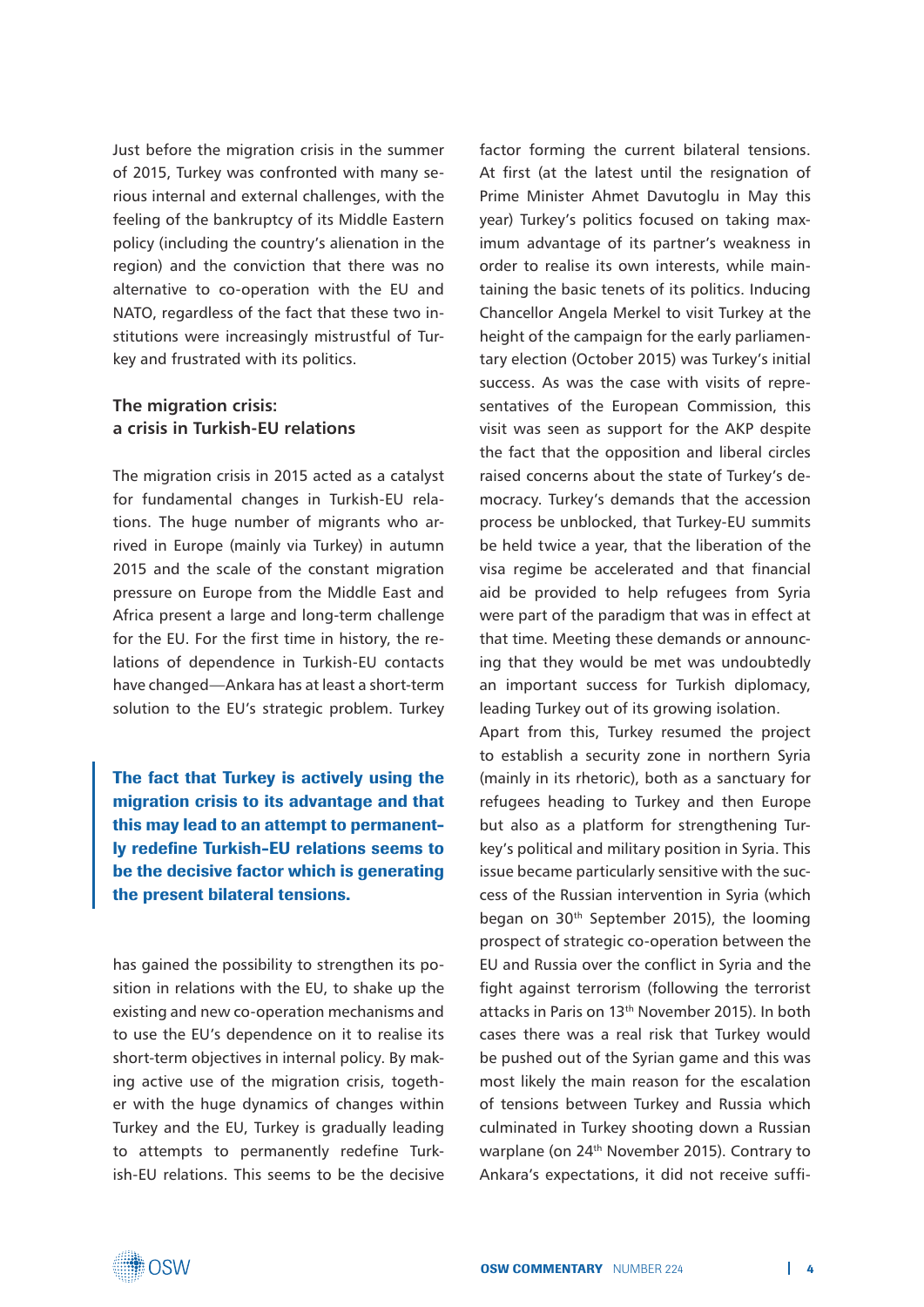cient support from the EU or the US in order to defend its own interests in the case of the security zone or the conflict with Russia. At the same time Turkey regarded US support for Syrian Kurds as a hostile activity.

A radical shift in emphasis which was to bring about a new quality to Turkish-EU relations came in spring 2016. The EU felt a reduced migration pressure and began to have concerns about the constant deterioration of the internal situation in Turkey. Brussels increasingly pushed for Turkey to strictly implement the action plan in the area of the liberation of the visa regime (particularly the change in the restrictive anti-terrorist law, used to fight the opposition).

## The EU has remained passive or reluctant in matters which were essential for the Turkish government.

In this spirit the rhetoric against Turkey and its president intensified in the European media (including vulgar attacks on German television) and a resolution was adopted in the German parliament which recognised the massacre of Armenians perpetrated by the Ottoman Empire in 1915 as genocide). The impetus for a further intensification of the criticism was provided by repression and purges in Turkey following a thwarted coup d'état (on 15<sup>th</sup> July). The key element of the agreement over the migration crisis, the liberalisation of the visa regime, was postponed on 30<sup>th</sup> June at least for several months (initially until October, unofficially until the end of 2016).

In Turkey there have been growing problems which are being solved contrary to EU expectations. In particular, the fight against all forces which are independent or hostile towards the Turkish president, which ranges from removing a relatively autonomous Prime Minister Davutoglu from power, through repression of the independent media, to the purges in the country's administration as a consequence of the failed coup (approximately 80,000 people have been subjected to repression in the civil service alone) and the ruthless quelling of the rebellion in south-eastern Turkey organised by the PKK. In the area of security, Turkey succeeded in reconciling with Russia, which enabled it to return to the Syrian game, to launch an independent (approved by Moscow) intervention in Syria and to begin the process of establishing its own security zone (since 24<sup>th</sup> August this year). The EU remained passive or reluctant in the matters which the Turkish government saw as being essential for it. In Turkish-EU relations Ankara toughened its rhetoric (including threats to break off co-operation over the migration crisis and suggestions to radically change the orientation to take an anti-West position). However, it also increasingly frequently referred to the Turkish minority residing mainly in Germany (by organising pro-Turkish demonstrations) and attempted to put the media, mainly in Germany, under pressure, something previously unseen in Turkey's politics. Nevertheless, despite threats and a slight increase in the number of migrants coming from Turkey<sup>11</sup> the co-operation between Turkey and the EU has thus far been maintained, although its political rank has been substantially lowered – meetings with EU delegations are held at the level of EU commissioners and Turkish ministers.

## **The breakthrough year – conclusions and the outlook**

The 2015/2016 migration crisis has been the catalyst for extensive changes in Turkish-EU relations. These changes are both objective and linked with a correction in Turkey's perception of the EU. They have also led Turkey to fundamentally re-evaluate its goals and po-



<sup>&</sup>lt;sup>11</sup> The increase was caused most likely by the post coup purges in the agencies responsible for the execution of the agreement, as well as optimal for sea navigation time of the year.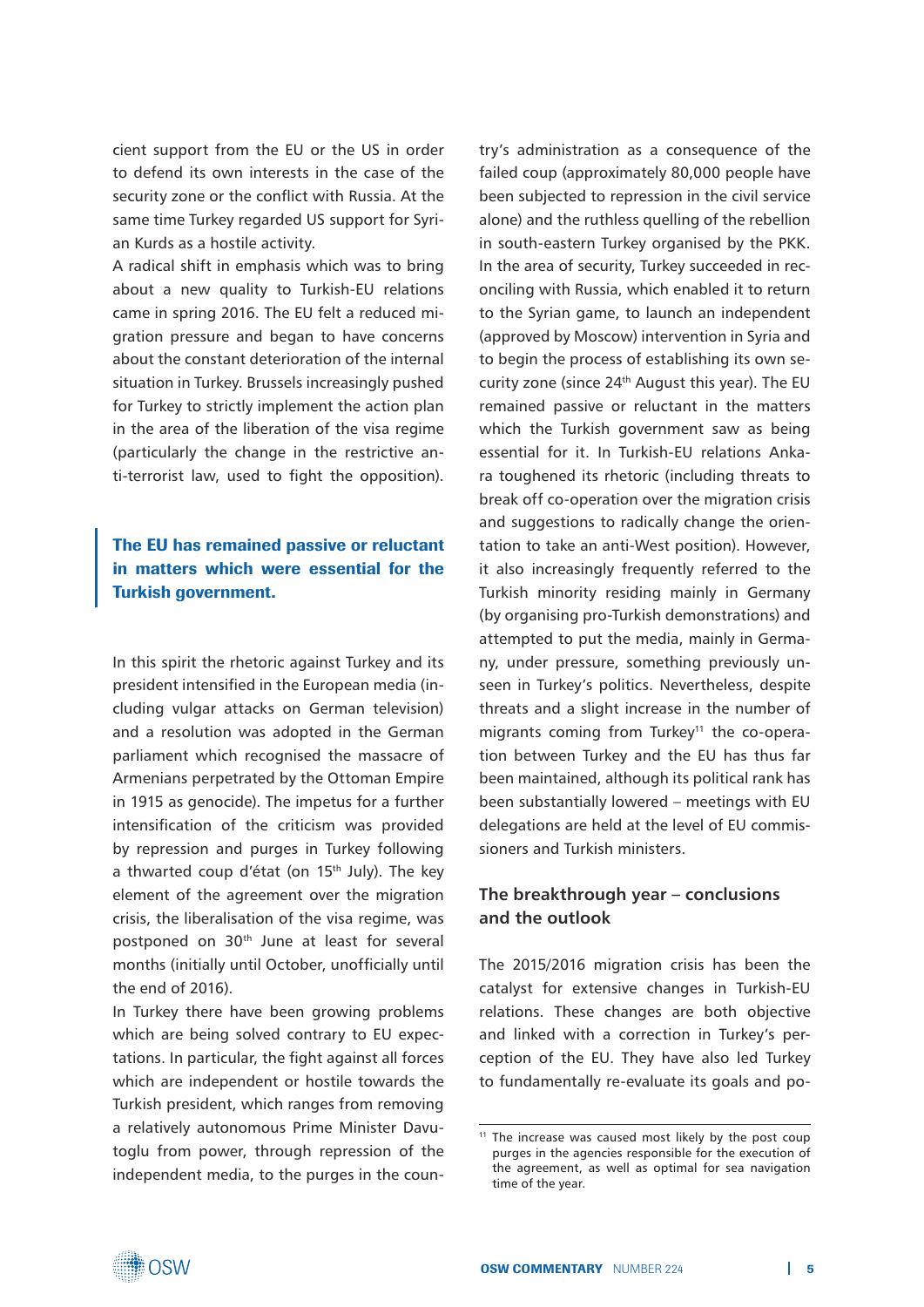litical instruments and to test them. The migration crisis has above all revealed the scale of genuine threats from the Middle East and Africa (demographic pressure, threat of terrorism, the impact on Muslim communities in Europe and the related increase in populism) and the fact that they are permanent.

Turkey will undertake independent measures in matters which it deems to be important. It will do this in short-term co-operation with other players, and will include measures which run counter to EU or US interests.

Turkey has emerged as a vital partner in minimising the threats from the Middle East and as a country which is capable of effective co-operation in containing EU strategic challenges. Thus for the first time in the history of Turkish-EU relations, the EU has had to depend on Ankara's policy over a strategic issue. This is likely to continue and the imbalance in Turkish-EU relations has been corrected to Turkey's advantage. The situation has generated great tension and re-evaluations in its bilateral relations with the EU.

Despite favourable circumstances and contrary to official political assumptions, the strategic mechanism which regulates relations between Turkey and the EU - EU integration - seems to be coming to an end. Apart from traditional and growing mutual distrust, the shape and speed of this process is ill-adjusted to Ankara's political aspirations and the process of adapting to EU standards in fact runs against Turkey's priorities in its internal politics. Ankara's stance has swiftly crystallised in recent months, both as a response to the EU's unsatisfying position and due to a further deterioration of Turkey's internal situation. At that time not only did the EU not manifest it is able to effectively impact the attitude of the Turkish government to sen-

sitive issues (e.g. the anti-terrorist law, protection of the freedom of the media, the Kurds), it also lost its position as a point of reference and support for opposition circles, stimulating pro-European and democratic practices<sup>12</sup>. At present the chances of reversing this trend (which is unfavourable for the EU) are rather infinitesimal. The shift in the balance of power between Turkey and the EU, the crisis of the concept of EU integration and the burning issues (internal and regional) Ankara is facing have led to a revision of Turkey's relations with the EU. The Turkish government seems ready to ruthlessly exploit the weakness of the West (above all, its susceptibility to the implications of the migration crisis) and to further develop the instruments to put the EU under pressure (among them blackmailing the EU with the threat that co-operation will be broken off, and potential actions taken in order to mobilise Turkish and Muslim communities in Europe). At the same time, Turkey will take autonomous measures in matters which it deems to be important; this will be done in shortterm co-operation with other players, and will include measures which run counter to EU or US interests. One of the manifestations of this approach is the spectacular and effective rapprochement with Russia over the Syrian conflict, following a period of the greatest crisis in bilateral relations in decades. Nor should the tightening of short-term co-operation between Turkey and Syrian opposition groups (who the West views as being dangerous) be ruled out. It happened in the past and it is taking place at present.

Turkey is becoming freer and more assertive and is exhibiting anti-West frustration. Nor can a further escalation of tensions be ruled out. In spite of all this, it seems rather unlikely that Turkey will sever ties with the Euro-Atlantic

<sup>12</sup> See: Can Dündar'dan Merkel'e mektup: Yanlış saftasınız, *Diken*, 24.04.2016, http://www.diken.com.tr/dundardan-merkele-mektup-turkiyedeki-ip-cekme-mucadelesinde-yanlis-saftasiniz/